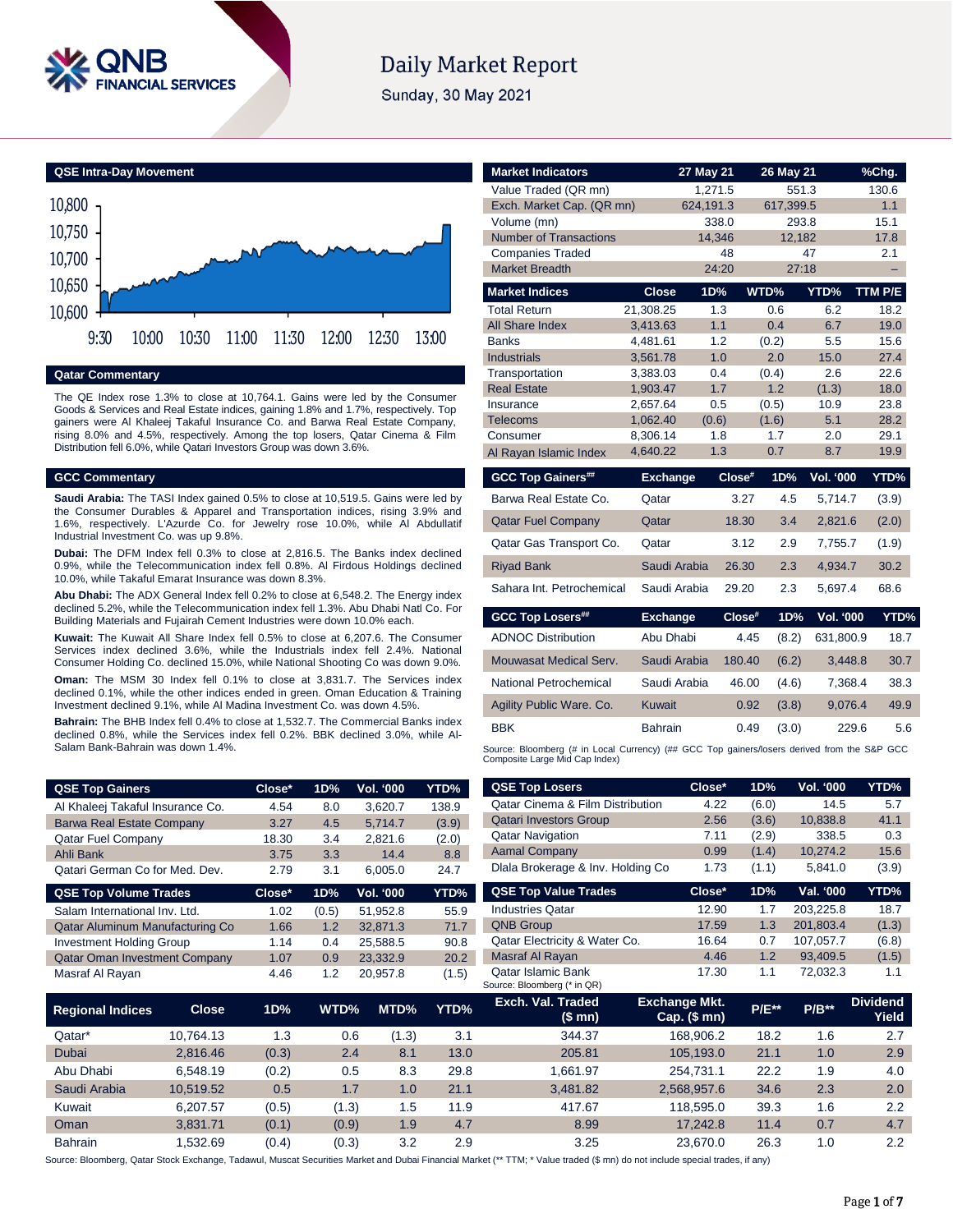### **Qatar Market Commentary**

- The QE Index rose 1.3% to close at 10,764.1. The Consumer Goods & Services and Real Estate indices led the gains. The index rose on the back of buying support from foreign shareholders despite selling pressure from Qatari, GCC and Arab shareholders.
- Al Khaleej Takaful Insurance Co. and Barwa Real Estate Company were the top gainers, rising 8.0% and 4.5%, respectively. Among the top losers, Qatar Cinema & Film Distribution fell 6.0%, while Qatari Investors Group was down 3.6%.
- Volume of shares traded on Thursday rose by 15.1% to 338.0mn from 293.8mn on Wednesday. Further, as compared to the 30-day moving average of 246.9mn, volume for the day was 36.9% higher. Salam International Inv. Ltd. and Qatar Aluminum Manufacturing Co. were the most active stocks, contributing 15.4% and 9.7% to the total volume, respectively.

| <b>Overall Activity</b>        | Buy %*   | Sell %*  | Net (QR)        |
|--------------------------------|----------|----------|-----------------|
| Qatari Individuals             | 17.58%   | 20.89%   | (42,023,875.7)  |
| <b>Qatari Institutions</b>     | 9.03%    | 9.79%    | (9,679,720.0)   |
| Qatari                         | 26.61%   | 30.68%   | (51,703,595.7)  |
| <b>GCC Individuals</b>         | 0.30%    | 0.31%    | (113, 115.3)    |
| <b>GCC</b> Institutions        | 0.19%    | 0.70%    | (6,440,718.4)   |
| <b>GCC</b>                     | 0.50%    | 1.01%    | (6, 553, 833.7) |
| Arab Individuals               | 5.68%    | 6.07%    | (4,959,816.6)   |
| <b>Arab Institutions</b>       | $0.00\%$ | $0.00\%$ |                 |
| Arab                           | 5.68%    | 6.07%    | (4,959,816.6)   |
| <b>Foreigners Individuals</b>  | 2.66%    | 1.78%    | 11,183,164.4    |
| <b>Foreigners Institutions</b> | 64.56%   | 60.46%   | 52,034,081.5    |
| <b>Foreigners</b>              | 67.22%   | 62.24%   | 63,217,245.9    |

Source: Qatar Stock Exchange (\*as a % of traded value)

# **Ratings and Global Economic Data**

#### **Ratings Updates**

| Company                      | Agency  | Market | $T$ vpe $*$ | Old Rating | <b>New Rating</b> | <b>Rating Change</b> | <b>Outlook</b> | <b>Outlook Change</b>    |
|------------------------------|---------|--------|-------------|------------|-------------------|----------------------|----------------|--------------------------|
| Qatar Islamic<br><b>Bank</b> | Moody's | Qataı  | T-DR        |            | A۱                | -                    | Stable         | $\overline{\phantom{0}}$ |

Source: News reports, Bloomberg (\* LT – Long Term, DR – Deposit Rating)

#### **Global Economic Data**

| <b>Date</b> | <b>Market</b> | Source                                  | <b>Indicator</b>               | Period    | <b>Actual</b> | <b>Consensus</b>         | <b>Previous</b> |
|-------------|---------------|-----------------------------------------|--------------------------------|-----------|---------------|--------------------------|-----------------|
| 05/27       | US            | Department of Labor                     | <b>Initial Jobless Claims</b>  | $22-May$  | 406k          | 425k                     | 444k            |
| 05/27       | US            | Department of Labor                     | <b>Continuing Claims</b>       | $15$ -May | 3,642k        | 3,680k                   | 3,738k          |
| 05/28       | EU            | European Commission                     | <b>Consumer Confidence</b>     | May       | $-5.1$        | $\overline{\phantom{0}}$ | $-5.1$          |
| 05/27       | Germany       | <b>GfK AG</b>                           | <b>GfK Consumer Confidence</b> | Jun       | $-7$          | $-5.2$                   | $-8.6$          |
| 05/28       | France        | <b>INSEE National Statistics Office</b> | <b>PPI MoM</b>                 | Apr       | $-0.3%$       | -                        | 1.0%            |
| 05/28       | France        | <b>INSEE National Statistics Office</b> | PPI YoY                        | Apr       | 7.3%          | -                        | 4.6%            |
| 05/28       | France        | <b>INSEE National Statistics Office</b> | <b>CPI MoM</b>                 | May       | 0.3%          | 0.3%                     | 0.1%            |
| 05/28       | France        | <b>INSEE National Statistics Office</b> | <b>CPI YoY</b>                 | May       | 1.4%          | 1.4%                     | 1.2%            |
| 05/28       | Japan         | Statistics Bureau of Japan              | Tokyo CPI YoY                  | Mav       | $-0.4%$       | $-0.5%$                  | $-0.6%$         |

Source: Bloomberg (s.a. = seasonally adjusted; n.s.a. = non-seasonally adjusted; w.d.a. = working day adjusted)

#### **News Qatar**

- 
- **SIIS to hold board of directors meeting on June 16, 2021 –** Salam International Investment Limited (SIIS) has announced that its Board of Directors will be holding a meeting on June 16, 2021 to discuss the and follow up on the implementation of previous decisions. (QSE)
- **QATI 's board of directors meeting on May 30, 2021 –** Qatar Insurance Company (QATI) has announced that its board of directors will be holding a meeting on May 30, 2021 to discuss the it would like to inform that the Qatar Central Bank has reported the issuance of the decision of His Excellency the Governor of the Bank to appoint Mr. Khalifa Abdullah Turki Al-Subaie to be a board member as a substitute for His Excellency Sheikh Khalid bin Muhammad bin Ali Al-Thani - Chairman and Managing Director - who apologized for discontinuing his membership of the board due to personal reasons, and to also call Mr. Hassan Al Mulla Al Jufairi to fill the vacant seat and be a

substitute for His Excellency Mr. Abdullah bin Khalifa Al Attiyah - Vice President of the board, who has also apologized for not continuing to be a member. The bank also directed to invite the Board of Directors to meet at the earliest to elect the Chairman of the Board of Directors, the Managing Director and the Vice President, and this meeting has been scheduled to be held on Sunday May 30, 2021. (QSE)

 **Moody's reaffirms QIBK's A1 rating with Stable outlook –** Moody's Investors Service (Moody's) has reconfirmed the longterm deposit rating of Qatar Islamic Bank (QIBK) at A1, with a Stable outlook. Moody's said in its Credit Opinion Report that QIBK's assigned rating reflects the bank's strong asset quality, strong and stable profitability, adequate capital and liquidity buffers, supported by its established and growing Islamic banking franchise and exceptional cost efficiency, adding that QIBK's stable outlook also takes into account the stable outlook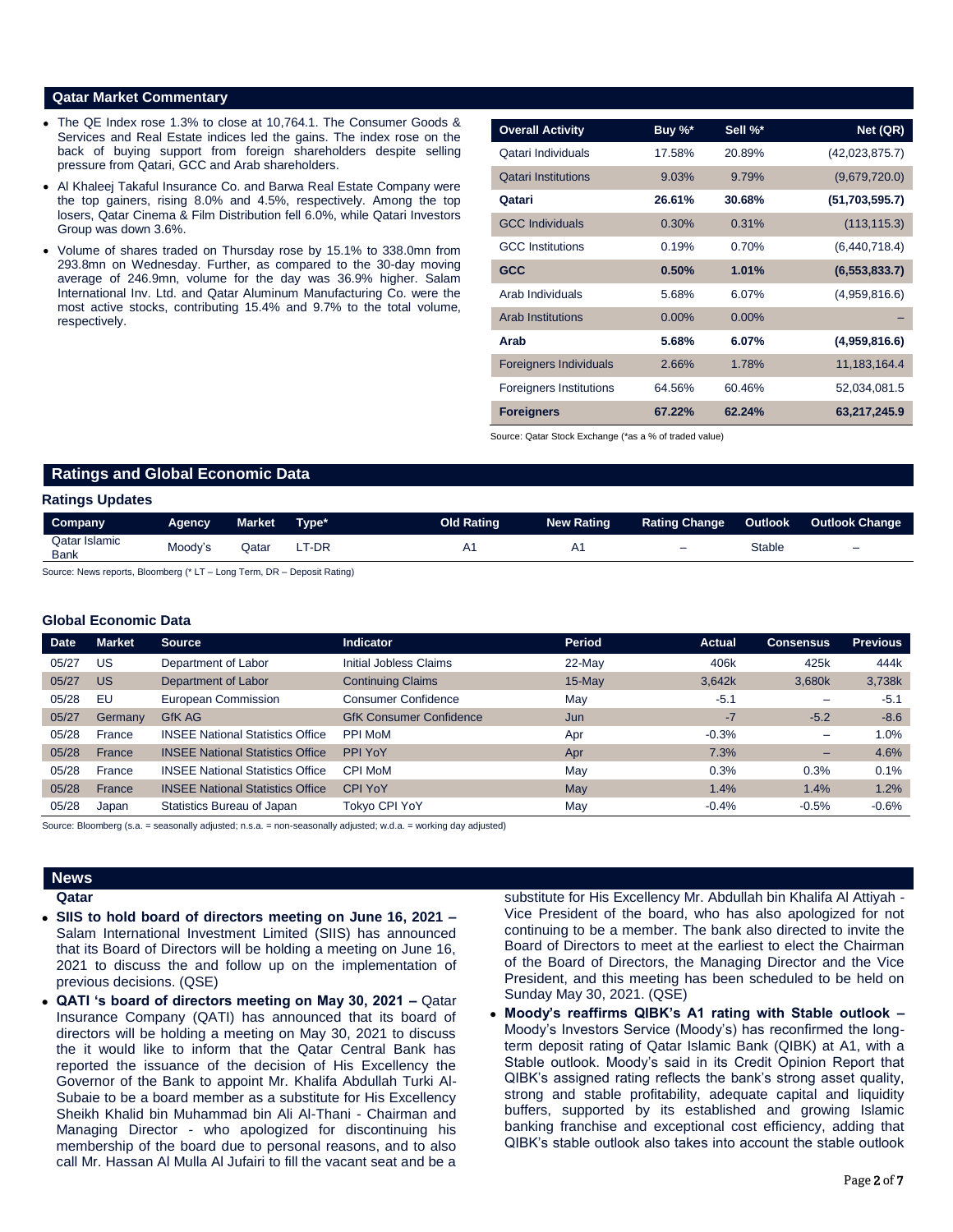on the Qatari government's bond rating of Aa3. (Peninsula Qatar)

- **QP improves performance in Resource Governance Index –** Qatar Petroleum (QP) has improved its performance in the Resource Governance Index (RGI) of the Natural Resource Governance Institute (NRGI). The Index measures the quality of governance in the oil, gas and mining sector of different countries. "After joint engagement with QP, NRGI conducted a 2020 interim assessment of QP's Resource Governance Index (RGI) scores, which indicated an improvement from 55 to 65 points of 100, and from the weak to the satisfactory performance band," noted NRGI in its latest briefing. "QP's interim assessment indicates movement in the right direction and provides input into QP's roadmap towards further disclosures," it added. (Peninsula Qatar)
- **QBA organizes over 40 meetings of Qatari, Polish companies –** The Qatari Businessmen Association (QBA) organized the Qatari-Polish business meeting, through video conference technology, to discuss the prospects for economic cooperation between the two parties, followed by the organization of more than 40 bilateral sectoral meetings between Qatari companies and their Polish counterparts working in the health and agricultural sectors. This meeting comes within the Association's initiative to conduct a series of specialized sectoral meetings with the aim of securing communication between Qatari businessmen and their counterparts around the world. Chairman of the Qatari Businessmen Association Sheikh Faisal bin Qassim Al Thani and head of the Qatari side at the meeting, stressed that Qatari companies enjoy global competitive experiences and advantages and are always looking to search for partnerships and study investment opportunities in global markets. (Peninsula Qatar)
- **Building sales generate QR350mn in weekly realty activity –** Qatar's weekly property market has witnessed higher sales for buildings of all types, generating up to QR350mn, or 78.3% of the total sales volume, whilst land lots of all types generated up to QR97.2mn, or approx. 21.7% of the total sales, according to Ezdan Real Estate report. (Peninsula Qatar)
- **Industrial Production Index rises in March –** The Industrial Production Index (IPI) in March 2021 amounted to 100.7 points, registering an increase of 1.4% compared with February 2021, and a decrease of 0.1%, when compared to the corresponding month in 2020. The Industrial Production Index consists of three main components: "Mining" with a relative importance of 83.6%, "Manufacturing" with a relative importance of 15.2%, "Electricity" with a relative importance of 0.7%, and finally "Water" with a relative importance of 0.5%. The Planning and Statistics Authority (PSA) issued a press release for March 2021 of Industrial Production Index to study and analyze the economic level of the state. (Peninsula Qatar)
- **Qatar real estate sector seen maintaining buoyancy in 1Q2021 –** Qatar's real estate sector continued to show buoyancy in the first quarter of 2021, TradeArabia said citing data from Property Finder Qatar. The demand in the sale market has skyrocketed, with a 74% increase in recorded enquiries in Q1 compared with the previous quarter, stated the property portal. In addition, properties for sale on the website have also seen a significant rise, with a 33% and 60% increase recorded for apartments and villa listings respectively. TradeArabia quoted Property Finder and said there was a direct correlation and impact of the country's new property ownership laws which were introduced late last year, as well as lowered prices in high demand areas such as Al Erkyah City and West Bay, which recorded a decrease in advertised sales prices of three and four per cent respectively for apartments for sale when comparing

Q4 of 2020 and Q1, 2021. "Buyers, who had the means to invest during 2020, were eager to take advantage of declines in sales prices, along with first-time buyers also jumping on the property ladder," remarked Afaf Hashim, country manager at Property Finder Qatar. (Gulf-Times.com)

- **Over 200 meetings of Qatari and Russian businessmen planned during SPIEF 2021 –** In the pavilion of the XXIV St. Petersburg International Economic Forum (SPIEF 2021), which will be held on June 2-5, in St. Petersburg, the official delegation of Qatar will organize a unique business platform - Doha Hall. All events are combined on the working days of the forum into thematic tracks: "Innovation and Sport", "Russia-Qatar Business Dialogue", "Youth Forum". Also, as part of the business program, the "Russia-Qatar Cultural Dialogue" will be held under the auspices of the Creative Business Forum, the QatarDebate Show. "Realizing the importance of the St. Petersburg International Economic Forum, Qatar has prepared a largescale business program, which will be presented at the national pavilion of Qatar. Doha Hall, on the territory of the pavilion, will become a space where the heads of ministries and departments, heads of key companies of the country, representatives of public organizations will discuss the strengthening of economic and political relations between states, business and cultural ties, cooperation in the field of ecology and nature protection, sports and innovation, health care and information technology. During the Forum, in order to develop and strengthen our economic relations, over 200 B2B meetings of Qatari and Russian businessmen are planned. The result of such activity and interaction of the two parties will be the signing of more than 60 agreements", - said HE Sheikh Ahmed bin Nasser Al Thani, Extraordinary and Plenipotentiary Ambassador of the State of Qatar to the Russian Federation. (Peninsula Qatar)
- **Masraf Al Rayan launches high-end metal credit card –** Masraf Al Rayan, the leading bank in Qatar and the region, in partnership with Visa has launched a feature packed high-end metal credit card exclusively for their Ultra High Net Worth Private Banking Customers. The uniquely designed "By invitation only" Visa Ultra High Net Worth metal card is personalized and packaged with an extensive range of lifestyle privileges. (Peninsula Qatar)
- **HIA records 381% increase in passenger traffic in one year –** Hamad International Airport (HIA) recorded a 381% increase in passenger traffic from April 2020 to April 2021. The flagship airport recently (May 27) marked seven successful years as an award winning leading global travel hub. To date, HIA has processed more than 200mn passengers and 13mn tons of cargo and rated consistently as one of the top airports in the world. (Peninsula Qatar)
- **QNTC takes part in Tourism Recovery Summit in Riyadh –** A Qatari delegation headed by Secretary-General of Qatar National Tourism Council and Qatar Airways Group Chief Executive HE Akbar Al Baker, took part in the Tourism Recovery Summit held recently in Riyadh. The summit shed light on the obstacles hindering the sector's recovery and sustainability, reinforcing coordination among the public and private sectors to help the sector emerge from the effects of the pandemic. (Peninsula Qatar)
- **QA resumes Atlanta route expands US network to 12 destinations –** Qatar Airways' resumption of four weekly Atlanta flights on June 1 marks the full return of the airline's prepandemic US network, increasing its gateways to 12, two more than it operated before COVID-19. The airline will also be increasing frequencies to Boston, Miami, New York, Philadelphia, San Francisco, and Seattle, offering more flexible travel options for its passengers with more than 85 weekly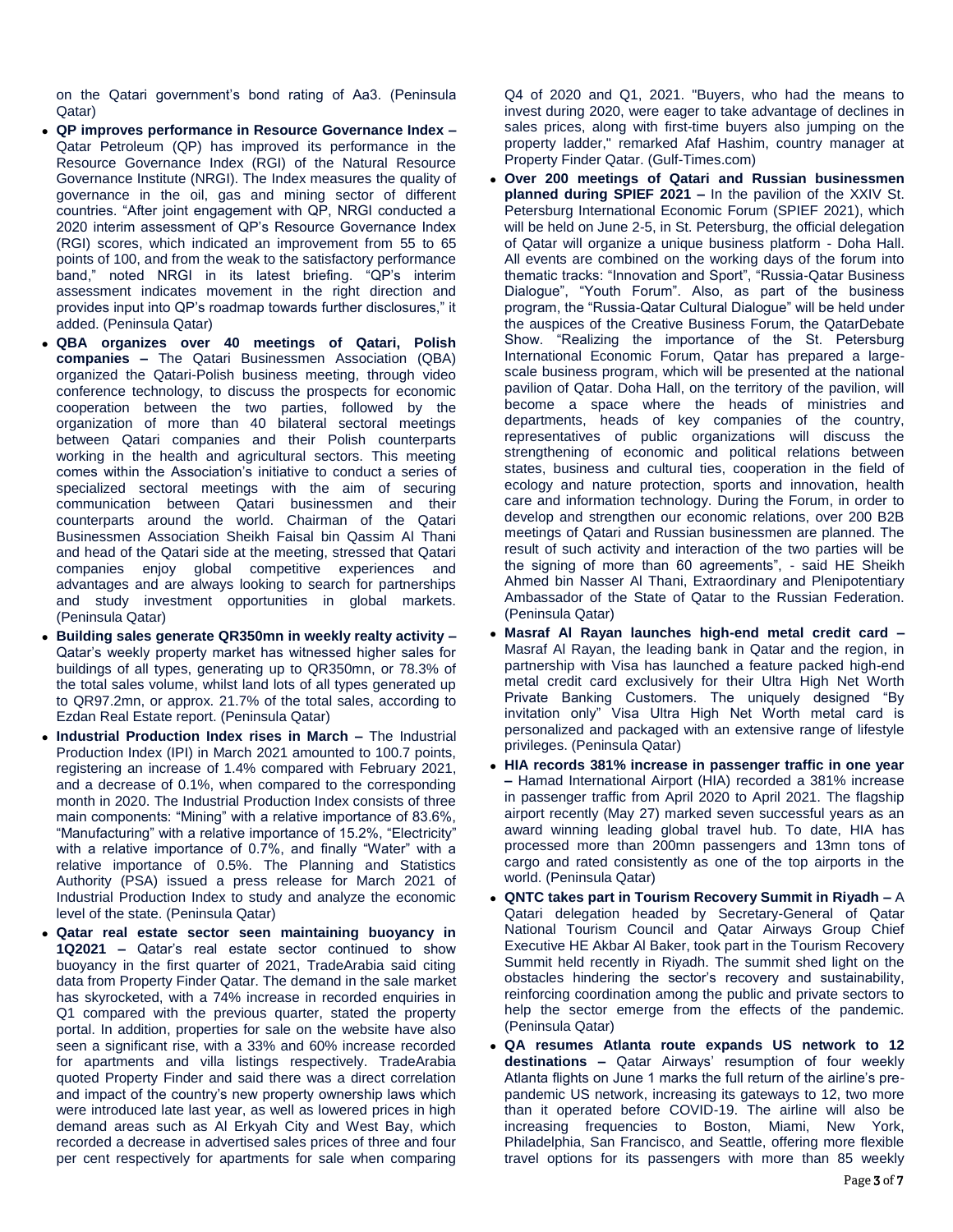flights across the United States. These increased services will provide enhanced connectivity to several of the airline's global leisure destinations, including Cape Town, Maldives, Seychelles, and Zanzibar, along with other key traffic flows in Africa, Asia, and the Middle East. (Peninsula Qatar)

- **Ashghal achieves Three Stars by EFQM as 'Outstanding Organization' –** The Public Works Authority (Ashghal) has achieved the "Recognized for Excellence – Three stars" awarded by EFQM as an "Outstanding Organization". Ashghal is the first governmental entity of the sort to achieve this recognition under the new improved "EFQM 2020" model in the region. (Peninsula Qatar)
- **Phase 1 easing of Covid-19 curbs begin in Qatar –** The Phase 1 of easing Covid-19 curbs began Friday in Qatar, as announced by the Cabinet on Wednesday. This is part of a fourphase plan, which relies on a set of key performance indicators. Phase 2 is planned to begin on June 18, Phase 3 on July 9 and Phase 4 on July 30. Various allowances for fully vaccinated people also came into force on Friday. Operating public transport and Doha Metro services on weekends, allowing dinein at restaurants and reopening driving schools, barbershops, gyms, swimming pools, museums and libraries etc, subject to conditions, are among the highlights of Phase 1. (Gulf-Times.com)
- **MoPH approves two new Covid-19 tests for private sector –** The Ministry of Public Health has updated its COVID-19 testing protocol and approved antibody and antigen tests to be performed in the private healthcare sector. MOPH updated COVID-19 testing protocol and approved two new tests for private healthcare sector. (Peninsula Qatar)

### **International**

- **Biden proposes \$6tn budget, aimed at ramping up spending on infrastructure, education –** The White House sent Congress a \$6tn budget plan that would ramp up spending on infrastructure, education and combating climate change, arguing it makes good fiscal sense to invest now, when the cost of borrowing is cheap, and reduce deficits later. The first comprehensive budget offered by Democratic President, Joe Biden faces strong opposition from Republican lawmakers, who want to tamp down US government spending and reject his plans to hike taxes on the rich and big corporations. Biden's plan for fiscal year 2022 calls for \$6.01tn in spending and \$4.17tn in revenues, a 36.6% increase from 2019 outlays, before the coronavirus pandemic bumped up spending. It projects a \$1.84tn deficit, a sharp decrease from the past two years because of the COVID-19 pandemic, but up from 2019's \$984bn. The blueprint builds on a partial "skinny budget" the White House released last month that mapped out \$1.5tn in discretionary spending. (Reuters)
- **US Treasury's Yellen calls on G7 to keep up fiscal support –** US Treasury Secretary, Janet Yellen told G7 finance ministers and central bank governors on Friday that it was important to provide further fiscal support "to promote a robust and lasting recovery in the wake of the pandemic," the Treasury said in a statement. Yellen, during a virtual meeting of the finance leaders from wealthy democracies, emphasized US commitment to solving global problems multilaterally, including cooperating on tackling climate change and environmental issues. "She expressed her support for ongoing work on digital payments issues, including exploration of potential central bank digital currency policy considerations," the Treasury said. (Reuters)
- **US pending home sales decline in April –** Contracts to purchase previously owned US homes declined in April following a record-low inventory of homes for sale in the first quarter of 2021. The National Association of Realtors (NAR)

said on Thursday its Pending Home Sales Index, based on contracts signed last month, fell 4.4% to 106.2. Economists polled by Reuters had forecast pending home sales rising 0.8% percent. "Contract signings are approaching pre-pandemic levels after the big surge due to the lack of sufficient supply of affordable homes," NAR's Chief Economist, Lawrence Yun said. "The upper-end market is still moving sharply as inventory is more plentiful there." Pending home contracts are seen as a forward-looking indicator of the health of the housing market because they become sales one to two months later. Compared to one year ago, pending sales were up 51.7%. (Reuters)

- **US weekly jobless claims drop to fresh 14-month low; economic recovery gaining speed –** The number of Americans filing new claims for unemployment benefits dropped more than expected last week as layoffs subsided, with companies desperate for workers to meet surging demand unleashed by a rapidly reopening economy. The economy, which in the first quarter notched its second-fastest growth pace since the third quarter of 2003, is gaining speed, with other data on Thursday showing business spending on equipment accelerated in April. Activity is being boosted by the COVID-19 pandemic's easing grip and nearly \$6tn in relief provided by the government over the past year. "The economy is off and running," said Scott Hoyt, a senior economist at Moody's Analytics in West Chester, Pennsylvania. "Going forward growth will be supported by the pent-up savings that households have amassed during the pandemic." Initial claims for state unemployment benefits fell 38,000 to a seasonally adjusted 406,000 for the week ended May 22, the Labor Department said. That was the lowest since mid-March 2020 and marked the fourth straight weekly decline in applications. (Reuters)
- **US core capital goods orders, shipments increase strongly in April –** New orders for key US-made capital goods increased more than expected in April and shipments rose solidly, suggesting strong momentum in business spending on equipment growth persisted early in the second quarter. Orders for non-defense capital goods excluding aircraft, a closely watched proxy for business spending plans, jumped 2.3% last month, the Commerce Department said on Thursday. These socalled core capital goods orders increased 1.6% in March. Economists polled by Reuters had forecast core capital goods orders rising 1.0%. Orders shot up 14.7% YoY in April. Business investment on equipment has enjoyed double-digit growth over the last three quarters thanks to a shift in demand towards goods from services during the COVID-19 pandemic and massive fiscal stimulus to soften the blow to the economy from the public health crisis. Though demand is starting to revert back to services as vaccinations allow for broader economic reengagement, appetite for goods remains healthy. But manufacturing, which accounts for 11.9% of the US economy, is experiencing shortages of labor and raw materials, impacting production at some industries. (Reuters)
- **US economy expands 6.4% in first quarter –** The US economy expanded by an annual rate of 6.4% in the first quarter, according to the Commerce Department's second reading of the data, which was unchanged from the first reading. Analysts expected the gross domestic product (GDP) to rise 6.1%, while real GDP increased 4.3% in the fourth quarter of 2020. After the US economy shrank by a record 31.4% in the second quarter last year amid the coronavirus pandemic, GDP climbed 33.4% in the third quarter. "Upward revisions to consumer spending and nonresidential fixed investment were offset by downward revisions to exports and private inventory investment," said the agency. It noted that government assistance payments, including economic impact payments, expanded unemployment benefits and Paycheck Protection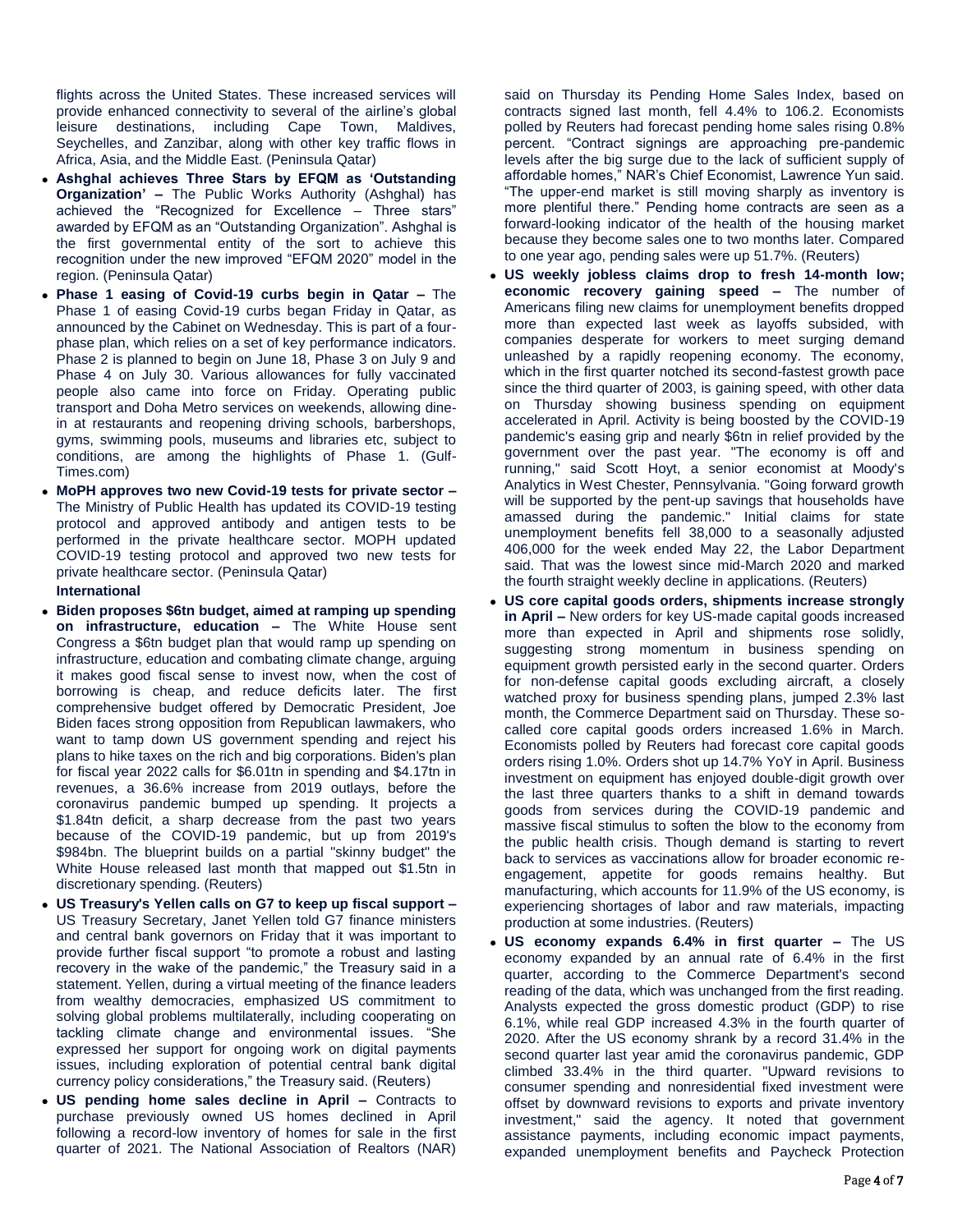Program loans, were distributed in the first quarter to households and businesses through the Coronavirus Response and Relief Supplemental Appropriations Act and the American Rescue Plan Act. (Bloomberg)

- **US consumer sentiment declined in May –** US consumer sentiment deteriorated in May as consumers grew more concerned about a pickup in inflation, a survey released on Friday showed. The University of Michigan's Consumer Sentiment Index fell to a final reading of 82.9 from April's final level of 88.3, though it was little changed from May's preliminary reading of 82.8. That was in line with the median forecast among economists polled by Reuters. "Consumer confidence remained largely unchanged at the reduced level recorded at mid-month," Survey Director, Richard Curtin said. "It is hardly surprising that the resurgent strength of the economy produced more immediate gains in demand than supply, causing consumers to expect a surge in inflation." The survey's barometer of current economic conditions fell to 89.4 from April's 97.2, and also down from May's preliminary reading of 90.8. The survey's gauge of consumer expectations slid to 78.8 in May from April's 82.7, but up modestly from the mid-month reading of 77.6. (Reuters)
- **Eurozone sentiment hits three-year high, inflation expectations jump –** Economic sentiment improved by more than expected to a three-year high in May, data showed on Friday, with the strongest gains in services, retail and among consumers as governments eased pandemic restrictions. The European Commission's economic sentiment index rose to 114.5 points in May from 110.5 in April, beating expectations in a Reuters poll of an improvement to 112.1. It was the highest level of the index since January 2018. Optimism in services, which make up two thirds of the Eurozone economy, rose the most to 11.3 points from 2.2, far above expectations of a rise to 7.5. Sentiment in the retail sector rose to 0.4 from -3.0 as many shops reopened after lockdowns. Consumer sentiment increased to -5.1 from -8.1 in April, moving well above the longterm average of -11.0. The mood in industry pushed to a new all-time high and in construction also recorded a gain. (Reuters)
- **GfK: German consumer morale improves less than expected heading into June –** German consumer morale improved less than expected heading into June as shoppers remained cautious despite falling COVID-19 infections and an improving growth outlook for Europe's largest economy, a survey showed on Thursday. The GfK institute said its consumer sentiment index, based on a survey of around 2,000 Germans, edged up to -7.0 from a revised -8.6 in the previous month. The reading missed a Reuters forecast for a bigger rise to -5.2. Consumers were more optimistic regarding their personal income situation as well as overall economic development, but their propensity to buy deteriorated after three consecutive monthly gains, the survey showed. GfK consumer expert Rolf Buerkl said the drop in coronavirus cases and further progress with vaccinations were opening the door to more easing steps in the coming weeks. "At the moment, this is mainly fueling economic optimism and creating a sense of new beginnings," Buerkl said, adding that options to spend money were still limited in many parts of the country despite first steps to take back restrictions. (Reuters)
- **French GDP revision shows economy contracted again in 1Q2021 –** France's economy contracted 0.1% in the first quarter of 2021, revised official data showed, marking a slip into recession as it struggled to recover from a pandemic-induced downturn. The unusually sharp downwards revision from an initially reported expansion of 0.4% in January-March reflected a poorer than expected performance in the construction sector. It marked a second consecutive quarter of contraction after the

French economy shrank 1.5% in the final three months of 2020. Friday's revised figure from the INSEE statistics office underscores the challenges governments have faced in responding to the coronavirus pandemic. French President Emmanuel Macron has spent tens of billions of euros to shore up activity and protect jobs as lockdowns to contain COVID-19 have temporarily shuttered businesses, especially in the services sector. France and its European neighbors faced a fresh wave of coronavirus infections this year, prompting governments to reimpose strict curbs to contain the spread. (Reuters)

- **Brazil's unemployment hits historic high 14.7% in the first quarter –** Brazil's unemployment rate rose to a historic high of 14.7% in the first quarter of the year, figures showed on Thursday, as a record number of people out of work and other indicators pointed to general weakness across the labor market. The official unemployment rate rose from 13.9% in the three months through December, statistics agency IBGE said, in line with the median forecast in a Reuters poll of economists. IBGE said it was the highest unemployment rate since its series began in 2012 but added that seasonal factors were at play too. "Unemployment rates tend to rise at the beginning of each year as people hired at the end of the previous year are dismissed. These layoffs in the first few months of the year put pressure on the job market," IBGE Analyst, Adriana Beringuy said. (Reuters) **Regional**
- **OPEC+ talks to offer clues on next phase of oil supply revival –** For oil traders, the biggest question in the market is how fast OPEC and its allies will revive production later this year. Next week they may get some clues. When it meets on Tuesday, delegates said the alliance led by Saudi Arabia and Russia looks set to rubber-stamp output increases scheduled for the next two months. However, more importantly, Riyadh and Moscow may offer insights on the next stage of their strategy: bringing back the millions of barrels a day that remain offline after being shuttered when the coronavirus struck. In theory, there is a yawning supply gap for the OPEC and its partners to fill in the second half of the year as economies open up and fuel demand soars. Yet the group will need to weigh that against the risk from renewed virus outbreaks in India and elsewhere, and the prospect of extra supply from fellow member Iran. (Peninsula Business)
- **Tadawul approves listing of SR3.53bn debt instruments –** Saudi Tadawul Group has approved the listing of debt instruments worth SR3.53bn as of May 30, 2021, according to a disclosure on Thursday. The debt instruments are of a class already listed and issued by the Saudi government and submitted by the Ministry of Finance. There will be an increase of SR3.3bn in an issue on January 7, 2021 to reach SR13.9bn, in addition to another raise by SR225mn in an issue on January 12 to reach SR2.33bn. Last February, Tadawul nodded for listing debt instruments worth SR3.16bn of a class already listed. (Zawya)
- **Saudi-based ACWA Power eyes South Africa's next renewable round –** ACWA Power plans to bid in South Africa's next green electricity auction. Interest from the Saudi-based company, which is building South Africa's largest renewable energy project investment, in the fifth bid window is a positive sign for the nation. The country's process to secure green power generation has faced lengthy delays just as it struggles to meet electricity demand with a fleet of poorly maintained coal stations, leading to outages that have curbed economic activity. A digital illustration of the Redstone solar plant. The next auction, to procure 1,600 megawatts of wind power and 1,000 megawatts of solar capacity, is expected to reach financial close by March 2022 and connect to the grid by April 2024, the Department of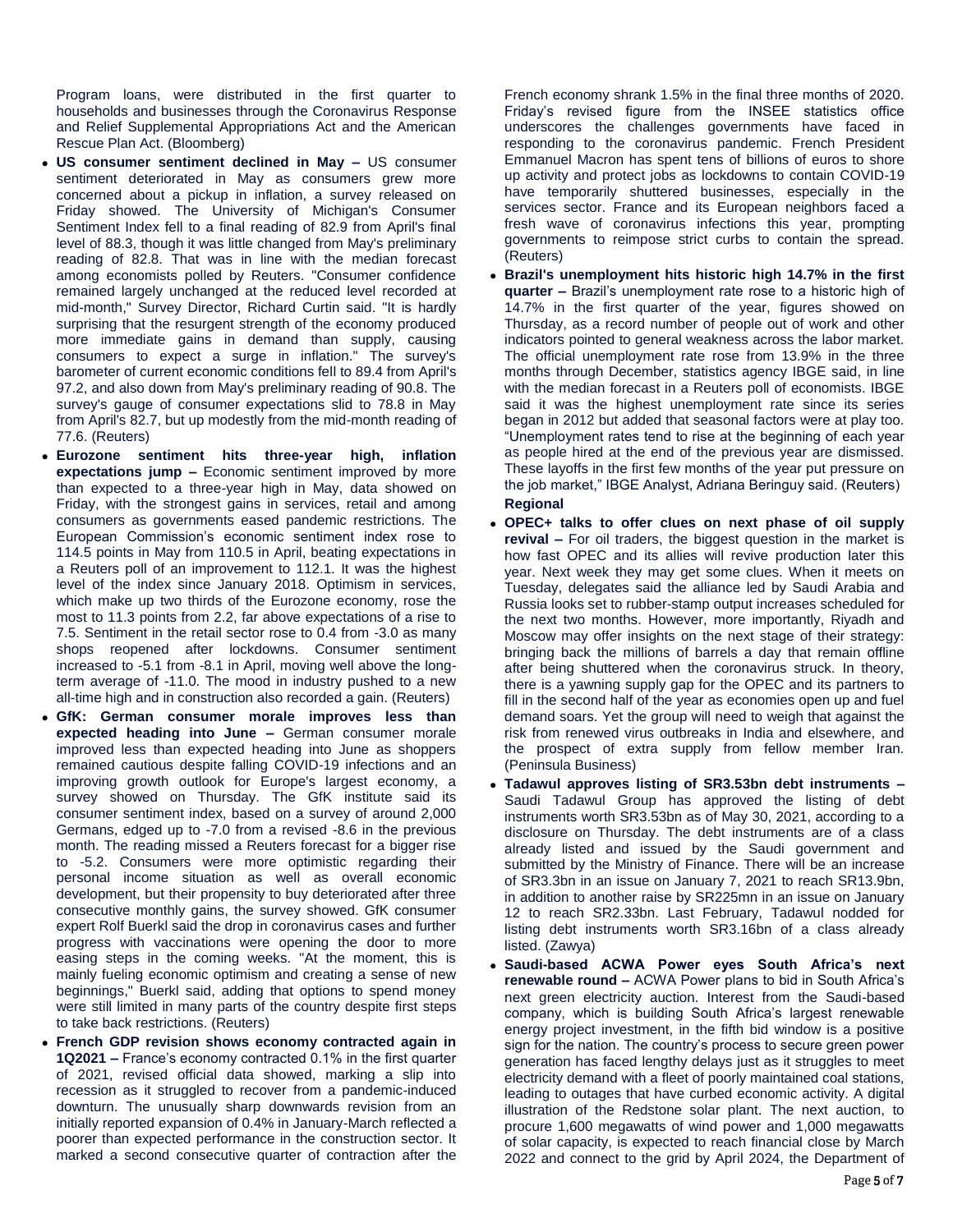Mineral Resources and Energy said Wednesday. "Our intention is to participate in this round, and we look forward to being part of future developments," Chief Portfolio Management Officer for ACWA, Rajit Nanda said in response to questions. Construction on the 100-megawatt Redstone concentrated solar plant started earlier this month, following financial close of the \$845mn investment. The project was held up for years after state-owned utility Eskom Holdings SOC Ltd. refused to sign the powerpurchase agreement in 2016, saying at the time that it was expensive and not needed. ACWA has proposed various projects in South Africa, from a coal-fired plant to a solar and battery project that was chosen as a preferred bidder to provide emergency power. The company said it takes a "technologyneutral" approach "that address customer requirements at low costs." (Bloomberg)

- **Taiba Investments to buy out 2 companies from SHUAA for SR328mn –** Taiba Investments has signed MoU with SHUAA Capital to buy out two companies that operate Saudi-based hotels for SR328mn. It will finance the transaction via a loan in addition to own resources. The companies will be acquired own Centro Waha Hotel Riyadh and Centro Shaheen Hotel Jeddah. (Bloomberg)
- **Mubadala sells \$1.5bn two-tranche bonds –** Abu Dhabi state fund Mubadala sold \$1.5bn two-tranche bonds on Thursday, a document showed, returning to the debt markets less than three months after it raised \$1.1bn. The Mubadala unit through which the bonds have been issued, Mamoura Diversified Global Holding, sold 10-year paper worth \$500mn and 30-year worth \$1bn, an investor note showed on Thursday. The 10-year bonds offered investors an interest rate equivalent to 95 basis points over mid-swaps, while the 30-year Formosa bonds offered a 3.4% rate. Formosa bonds are sold in Taiwan by foreign borrowers and are denominated in currencies other than the Taiwanese dollar. Mamoura had given an initial price guidance of around 130 basis points over mid-swaps for a 10-year tranche and around 3.7% for 30-year Formosa bonds. The issuance comes on the heels of a \$2bn bond sale by the Abu Dhabi government this week, which investors said was more aimed at offering new paper to the market than to fulfil budgetary needs, which have been reduced by rising oil prices. Abu Dhabi Commercial Bank (ADCB), Citi, FAB (FAB), JPMorgan (JPM), Morgan Stanley and Standard Chartered are arranging the deal, which is expected to close later on Thursday. (Reuters)
- **Oman Arab Bank launches \$250mn debut bond deal –** Oman Arab Bank (OAB) was set to raise \$250mn on Thursday in its first foray in the international debt markets with an Additional Tier 1 perpetual bond issue, a document showed. The bank launched the bonds at a yield of 7.625% after initial price guidance in the low 8% range for the AT1 bonds after it received more than \$1.1 billion in orders, the document from one of the banks on the deal showed. AT1 bonds are at the higher end of the risk spectrum of bank debt issues. They are perpetual in nature but issuers can redeem them after a specified period. Oman Arab Bank's bonds will be non-callable (redeemable) for five years. The deal is the latest in a series of AT1 bond issues from the oil-rich Gulf this year, as banks take advantage of low interest rates to bolster their Tier 1 capital after the region's economies were hit by the double shock of the COVID-19 pandemic and last year's historic slide in oil prices. Emirates NBD Capital, First Abu Dhabi Bank, Kamco Invest, Standard Chartered Bank and Ubhar Capital are arranged the deal. Oman Arab Bank issued AT1 bonds denominated in Omani rials in 2016 and 2018. (Reuters)
- **Central Bank of Bahrain gives instructions to postpone all loan installments –** Central Bank of Bahrain (CBB) gave

instructions on Thursday to postpone all loan installments for individuals and companies by six months, the government media office said, to help the economy cope with the impact of restrictions imposed to contain the coronavirus. Shopping malls, restaurants and coffee shops began on Thursday observing a two-week shutdown as part of the restrictions announced on Wednesday by the government, which also banned events and conferences during this period. (Reuters)

 **S&P revises Bahrain's outlook to 'Negative' on continued fiscal pressures –** S&P revised Bahrain's outlook to 'Negative' from 'Stable', citing the country's pace and ability to service its finances and external debt. The oil-producing Gulf state's economy contracted by 5.4% last year, the International Monetary Fund estimated, as the pandemic hurt vital sectors such as energy and tourism. "The tentative pace of fiscal reform is insufficient to stabilize Bahrain's debt to GDP over the next few years, despite higher oil prices compared with 2020", the rating agency said in a statement. Bahrain expects to post a deficit of \$3.20bn in 2021, state news agency BNA said, citing the finance ministry's statement in March. "The delicate political and social environment will continue to constrain the government's fiscal reform efforts this year and beyond," S&P said. The rating agency expects Bahrain's economy to rebound in 2021, with real GDP expanding by 2.7%, citing an increase in oil prices and regional economic activity. The agency affirmed Bahrain's rating at 'B+/B'. (Reuters)